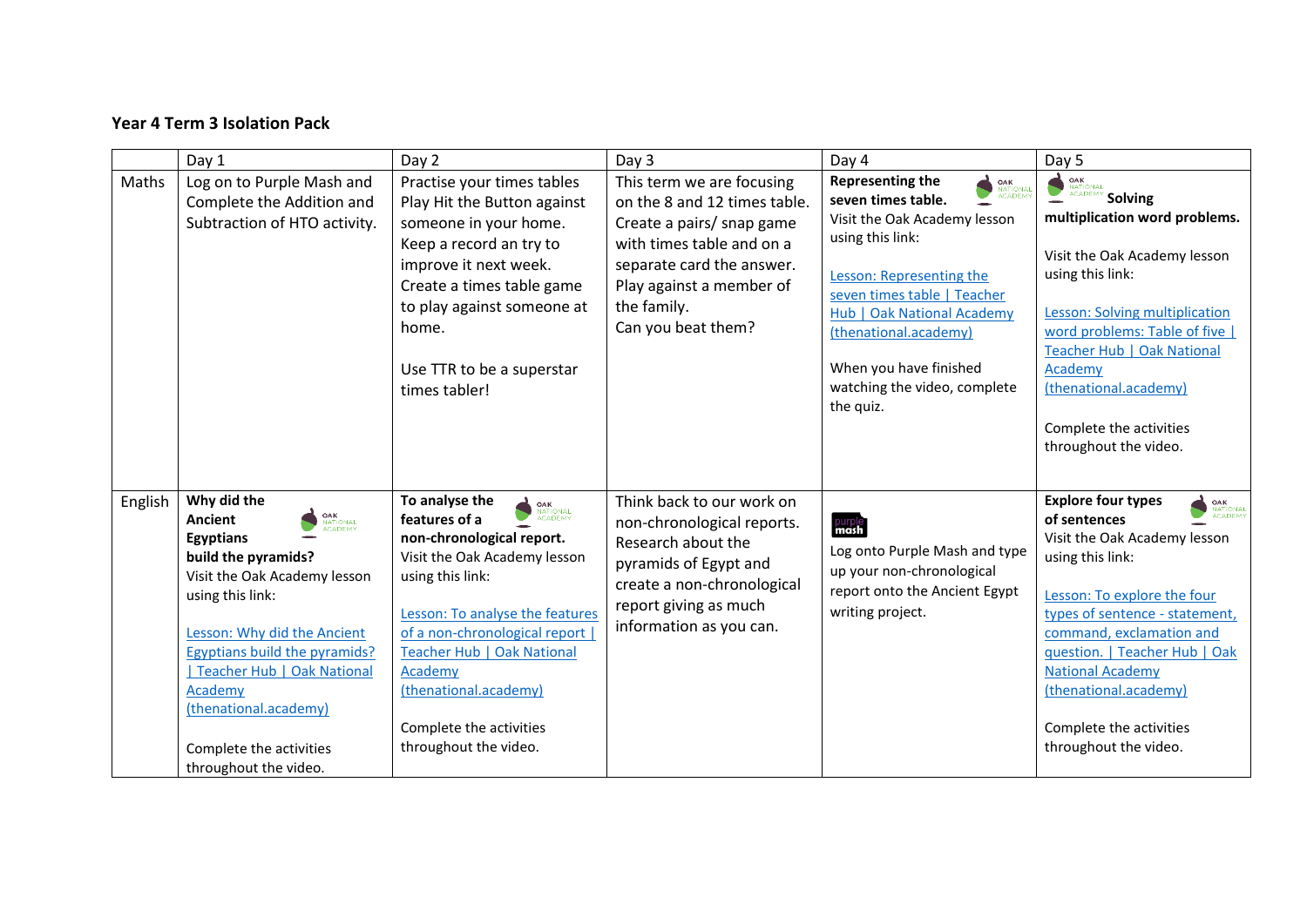| Topic | What did the<br>Ancient<br><b>OAK</b><br>NATIONAL<br>ACADEMY<br><b>Egyptians believe in?</b><br>Visit the Oak Academy lesson using this link:<br>Lesson: What did the Ancient Egyptians<br>believe in?   Teacher Hub   Oak National<br>Academy (thenational.academy)<br>Complete the activities throughout the video. | <b>EXAMPLE ACADEMY Why was the</b><br>Rive Nile important to the<br><b>Ancient Egyptians?</b><br>Visit the Oak Academy<br>lesson using this link:<br>Lesson: Why was the River<br>Nile important to the<br><b>Ancient Egyptians?</b><br>Teacher Hub   Oak<br><b>National Academy</b><br>(thenational.academy)<br>Complete the activities<br>throughout the video. | Write a description of<br>everything you have<br>learnt in swimming since<br>September.<br>What have you been<br>most proud of?<br>What would you like to<br>achieve next? | OAK<br>National<br>What was<br><b>Ancient Egyptian society</b><br>like?<br>Visit the Oak Academy<br>lesson using this link:<br>Lesson: What was Ancient<br><b>Egyptian society like?</b>  <br>Teacher Hub   Oak<br><b>National Academy</b><br>(thenational.academy)<br>When you have finished<br>watching the video,<br>complete the quiz. | purple <sup>-</sup><br>mash<br>Log on to Purple Mash<br>and find 2code. Choose<br>one of the Chimp games<br>to practise your coding<br>skills. |
|-------|-----------------------------------------------------------------------------------------------------------------------------------------------------------------------------------------------------------------------------------------------------------------------------------------------------------------------|-------------------------------------------------------------------------------------------------------------------------------------------------------------------------------------------------------------------------------------------------------------------------------------------------------------------------------------------------------------------|----------------------------------------------------------------------------------------------------------------------------------------------------------------------------|--------------------------------------------------------------------------------------------------------------------------------------------------------------------------------------------------------------------------------------------------------------------------------------------------------------------------------------------|------------------------------------------------------------------------------------------------------------------------------------------------|
|-------|-----------------------------------------------------------------------------------------------------------------------------------------------------------------------------------------------------------------------------------------------------------------------------------------------------------------------|-------------------------------------------------------------------------------------------------------------------------------------------------------------------------------------------------------------------------------------------------------------------------------------------------------------------------------------------------------------------|----------------------------------------------------------------------------------------------------------------------------------------------------------------------------|--------------------------------------------------------------------------------------------------------------------------------------------------------------------------------------------------------------------------------------------------------------------------------------------------------------------------------------------|------------------------------------------------------------------------------------------------------------------------------------------------|

## Week 2

|       | Day 6                                                                                                              | Day 7                                                                                                      | Day 8                                                                                                                                                                                                                                                     | Day 9                                                                                                                                                                                                                                                                                                           | Day 10                                                                                                                                                                                                                                                                                                        |
|-------|--------------------------------------------------------------------------------------------------------------------|------------------------------------------------------------------------------------------------------------|-----------------------------------------------------------------------------------------------------------------------------------------------------------------------------------------------------------------------------------------------------------|-----------------------------------------------------------------------------------------------------------------------------------------------------------------------------------------------------------------------------------------------------------------------------------------------------------------|---------------------------------------------------------------------------------------------------------------------------------------------------------------------------------------------------------------------------------------------------------------------------------------------------------------|
| Maths | Log on to Purple Mash and<br>complete the Perimeter of<br>shapes activities to revise<br>our Autumn term learning. | purple<br>mash<br>Log onto Purple Mash and<br>practise your multiplication<br>skills using the 2race game. | Practise your times tables<br>Play Hit the Button against<br>someone in your home.<br>Keep a record and try to<br>improve it next week.<br>Create a times table game<br>to play against someone at<br>home.<br>Use TTR to be a superstar<br>times tabler! | <b>Multiplication</b><br><b>OAK</b><br><b>NATIONAL</b><br>ACADEMY<br>patterns<br>Visit the Oak Academy lesson<br>using this link:<br>Lesson: Multiplication patterns<br>  Teacher Hub   Oak National<br>Academy<br>(thenational.academy)<br>When you have finished<br>watching the video, complete<br>the quiz. | Draw shapes of<br><b>OAK</b><br><b>NATIONAL</b><br>ACADEMY<br>given perimeter<br>Visit the Oak Academy lesson<br>using this link:<br>https://classroom.thenation<br>al.academy/lessons/draw-<br>shapes-of-a-given-<br>perimeter-6dh6cd<br>When you have finished<br>watching the video, complete<br>the quiz. |